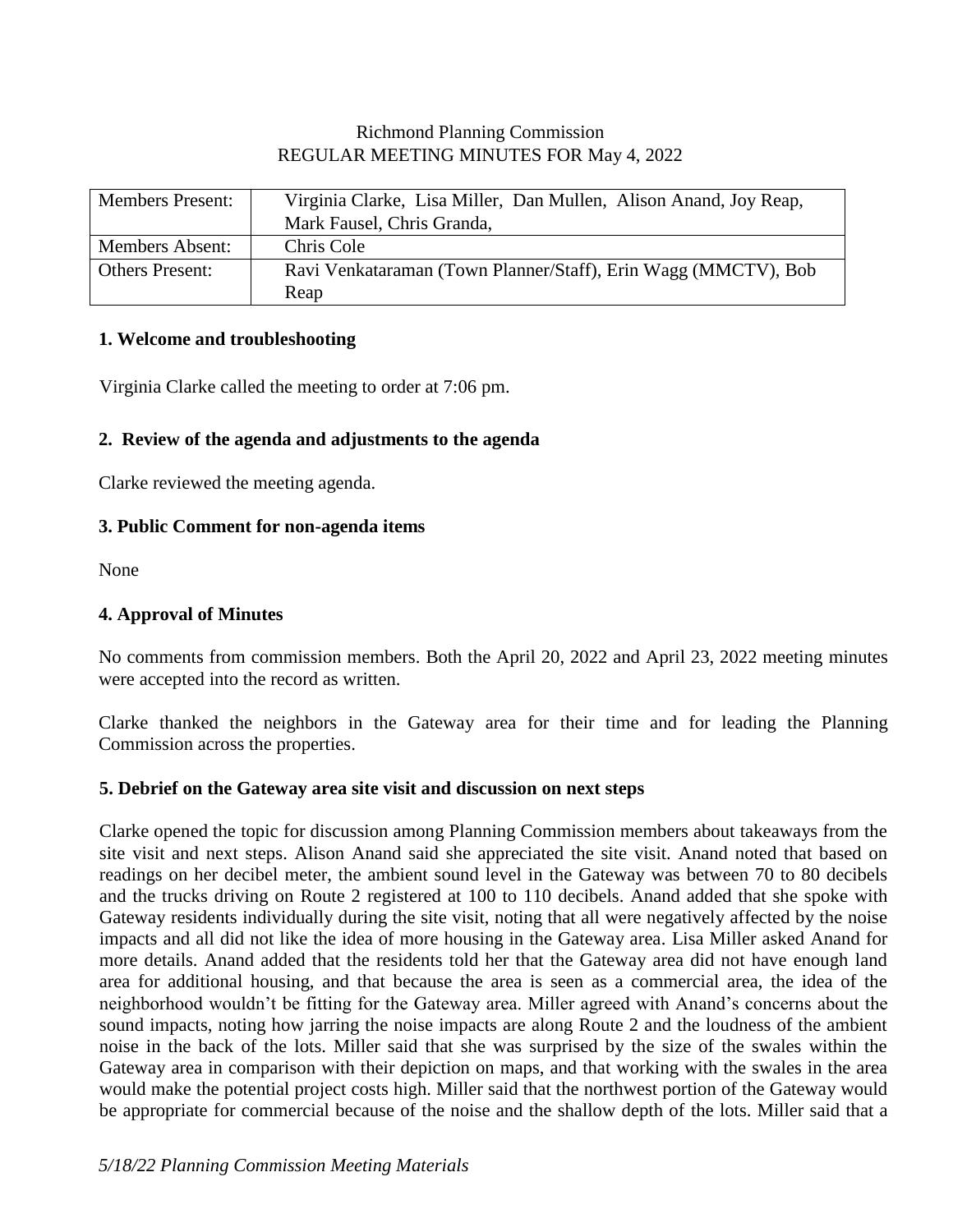master plan would be needed to manage the future development over time. Joy Reap highlighted the need for housing in town, noted the presence of housing developments near highways and freeways, and said that the housing study said that housing could be potentially located near freeways and highways. Dan Mullen noted that the residents in the Gateway area were not keen for change, and that based on his experiences in urban areas, effectively soundproofed housing could be built. Mullen said that the commission's role is to provide options for future development, not play the role of developer within this area, but that the current residents do not want changes to allow for future subdivision. Clarke said that based on her experience, she did not get the sense that people were opposed to subdividing their lots, that people were not sympathetic for a secondary road based on the amount of land needed, that people weren't wholly unhappy residing in the Gateway area, and that placing houses closer to Route 2 would cause adverse noise impacts. Miller said that based on the noise impacts, the natural constraints, the residents, and the fact that the Town does not have a master plan to manage future development in the area, allowing for mixed use development would be best. Miller said that the overall goals for the Gateway appear challenging to achieve without municipal water and sewer service. Reap said that the current ideas for the Gateway are similar to what currently exists, and that having talked to the property owners and residents in the Gateway area, the general consensus approves of the proposed changes to the zoning. Clarke concurred that the commission would neither be able to allow for more than what is existing nor create a master plan for the area due to the existing impacts and constraints. Anand said that she understands that property owners have the freedom to develop how they would like per the Zoning Regulations but felt that creating a new neighborhood in the Gateway area did not fit in that context. Clarke said that she concluded that no one is in favor of creating a secondary road and housing in the Gateway area. Anand concurred.

Mark Fausel said that the markup draft in the meeting materials would allow for the zoning administrator to approve a wider range of uses, and does not mention the appearances of buildings. Fausel said that larger concern is how new development would look in the Gateway and that the DRB's role in reviewing aesthetics is useful. Clarke asked Fausel how the Gateway should look. Fausel said that the Gateway should appear more like a rural village with wood structures, not a corrugated metal box store. Fausel said that the commission should negotiate allowances with the current property owners in the Gateway like it had with Jolina Court. Clarke said that other than the Reaps, the other property owners do not know how they want to develop their property in the future, and that the commission needs to think beyond the present by providing guidance for future development to property owners. Fausel suggested that the commission dig deeper by asking property owners about aspects they want changed on their property. Reap said that the people who currently own the property may not be the ones developing the property in the future, that the focus of the commission should be on where the Town wants the community to head towards, and that the commission's role is not to be reactive towards the needs of developers. Reap noted that she owns property in the Gateway District, and that she wants best for the Gateway as a whole.

Clarke said that design standards can be taken into consideration further.

Miller said that the commission should provide guidance to property owners based on the principles of zoning itself. Miller asked Clarke if development in the Gateway can proceed without municipal water/sewer service. Clarke identified certain property owner's ability to retain what they have with the systems in place, but further development would be curbed without water and sewer service. Miller asked Clarke whether to plan according to the existing systems or according to anticipated water and sewer service. Clarke said that the commission could plan for both, with on-site systems working as a natural limit.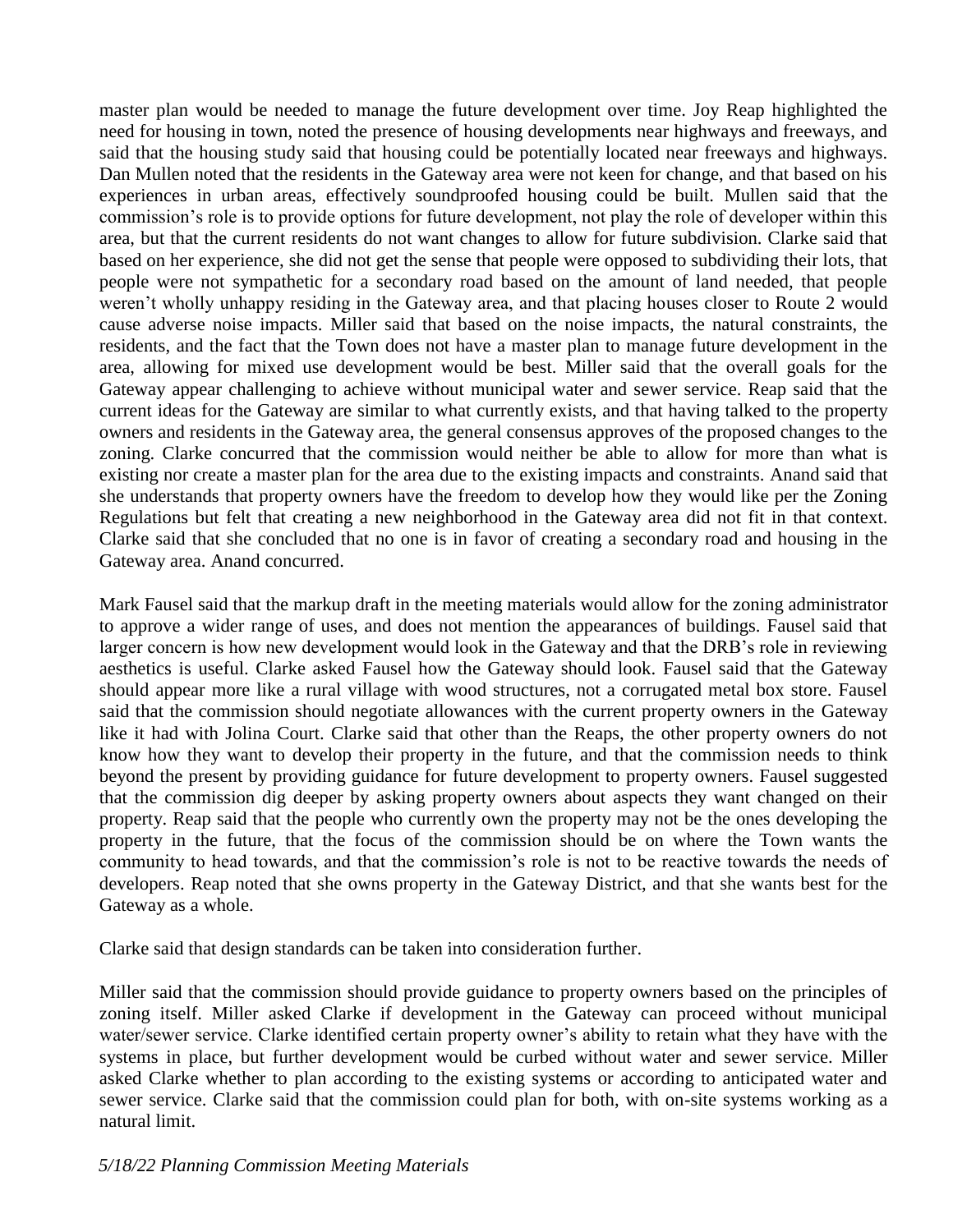Clarke moved the discussion to the discussion document in the meeting materials. Reap asked about the reference to deep front yards. Clarke said that Brandy Saxton noted that typically in villages the frontyard setback is 10 to 15 feet, that the average front-yard setback in Richmond is much more than that, and therefore a deeper setback of 30 feet should be considered. Reap said that the 30-foot front-yard setback should be ok, and that the commission needs to keep in mind the location of the parking areas. Clarke said that the setback on Reap's property is 60 feet from the edge of the road. Reap asked what the setback would be considering the edge of the right-of-way and the center of the road. Ravi Venkataraman said that the setback from the center of the road would be closer to 63 feet considering that Route 2 is a four-rod road and about 30 feet from the edge of the right-of-way. Reap asked about the setback from the edge of the roadway. Venkataraman and Clarke expressed uncertainty about the exact number from the edge of the road. Reap asked Clarke and Venkataraman for clarification, and that based on that clarification, she will place flags on her property to indicate distances.

Reap expressed concern about the statement regarding calculating density based on topography. Clarke pointed to the list of features, and said that the list of features is nonregulatory. Reap asked about the reference to transit. Clarke said that this is a reference to traffic calming measures to accommodate for public transit and pedestrians in the future, and that the feasibility of transit is yet to be determined. Reap reviewed the list of allowed uses, and asked about storage and car wash uses.

Clarke reviewed streamlining the permitting process, as shown in the discussion document. Reap asked for allowances for car wash, storage and pharmacy uses, and noted that for pharmacies, the importance is how the potential pharmacy looks.

Reap noted concerns about the vegetated buffer, the solar ready roofing standard, the parking standards, and the traffic impact standards. Reap asked about the standards for the Buttermilk development. Venkataraman said that the requirements for traffic mitigation for Buttermilk will probably come later with Act 250 amendments, that the proposed language was pulled from the Jolina Court Zoning District regulations, and that the standard is based on Act 250's traffic requirements. Venkataraman said that it is hard to hit the trip end threshold for residential uses, but whether a commercial development hits the trip end threshold depends on the quality and intensity of the use. Venkataraman said that hitting the trip end threshold would not prohibit a proposed development, but call for additional scrutiny to the proposed development.

Reap asked about signage allowances for business in the back of the Willis Farm properties. Venkataraman and Clarke said that the signage regulations need to be fixed. Venkataraman said that a broader discussion on fixing the signage regulations to make it content-neutral is necessary.

Chris Granda asked about fueling station uses. Clarke said that the proposed zoning amendments related to vehicle fueling station uses passed on Monday, that the Mobil gas station is no longer in the Gateway District, and that the proposal would not allow for vehicle fueling station uses in the Gateway District.

Clarke asked the commission about curb cuts. Miller supported keeping only the existing curb cuts, and creating no additional curb cuts. Reap concurred.

Reap asked about requirements for screening from I-89. Clarke said that that requirement has been removed from the proposed zoning.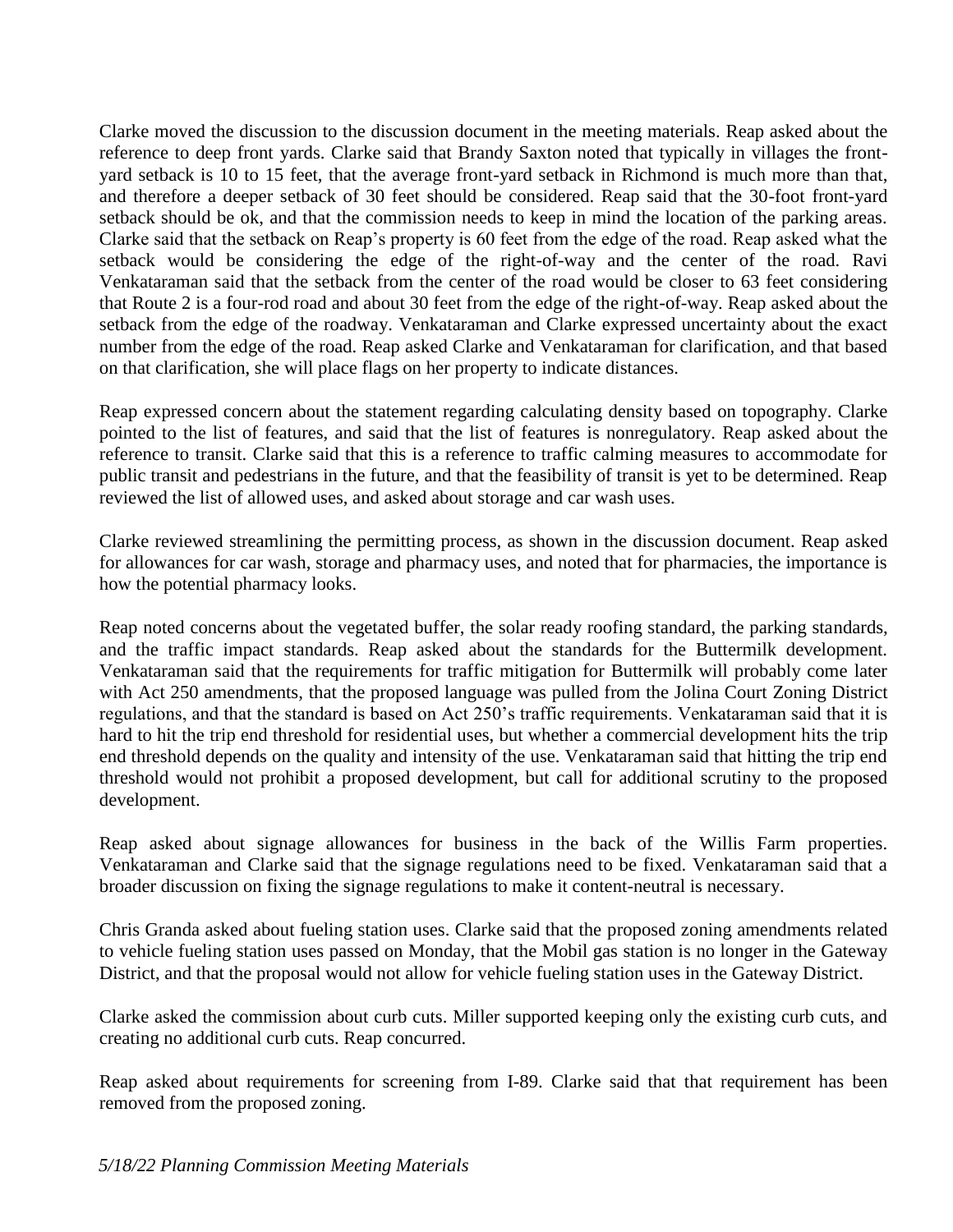Clarke asked the commission to come up with ideas for design standards for the Gateway District, and recommendations for other sections to fix, such as signage, for the next commission meeting. Miller asked for Gary Bressor's opinion on the proposed standards at a later date.

Reap asked for clarification about the lot coverage allowance. Venkataraman said that the current standard is 40 percent lot coverage and the proposal is 60 percent lot coverage. Reap asked about lot coverage in the village. Clarke said that the standard varies, and isn't more than 40 percent in the proposed zoning. Clarke voiced concerns about the stormwater management along Route 2 in the Gateway.

Clarke said that a revised document will be provided for the next commission meeting.

# **6. Discussion on implementing the Richmond Housing Study**

Clarke acknowledged that the housing study was done for the Housing Committee, but included a number of recommendations for various town boards and committees, including the Planning Commission. Clarke overviewed possible changes to the zoning regulations in the zoning districts in Richmond Village based on Brandy Saxton's recommendations, such as allowing three- to four-unit multifamily dwelling uses, and making allowances for areas that can accommodate infill.

Miller said that she cannot gauge the possible impact of the suggestions for zoning changes Clarke listed in the meeting materials. Anand concurred, adding that she could see how three-unit buildings could be more acceptable than four-unit buildings. Clarke referenced recent proposed state statute that would require municipalities to allow three- and four-unit dwellings everywhere single-family dwelling uses are allowed, and that three-unit buildings could be the compromise between four-unit buildings and two-unit buildings. Anand noted the congestion present in states other than Vermont, and that congestion would alter the character of Vermont. Clarke said that she respected the quality of life but noted the problems of limiting housing development, such as a lack of housing—which is currently ongoing—a limited workforce, and the fracturing of farmland and natural resource areas with outward sprawl. Miller noted the importance of an official map to manage long-term development and traffic mitigation. Mullen said that the commission should review all alternatives to accommodate more housing, like using underutililzed buildings, that Richmond's road structure is adequate, and that improving mass transit access would help with mitigating traffic.

Clarke asked the commission how it would like to proceed. Anand suggested continuing these conversations to the next meeting.

# **7. Other Business, Correspondence, and Adjournment**

Venkataraman said that he has had conversations with Josi Kytle, suggesting to her the idea of doubling their density allowance if affordable housing units are provided. Venkataraman said that at this point he would like to work with a couple Planning Commission member and a couple Selectboard members to review the proposal, fact-find, and give a recommendation to the Town on how to proceed, and asked for volunteers. Clarke said that she is volunteering, asked for a commission member to volunteer, and asked Venkataraman on the time frame. Venkataraman said that Kytle would like to move quickly on this idea, that this month the focus will be on fact finding, and that the facts would be presented to the